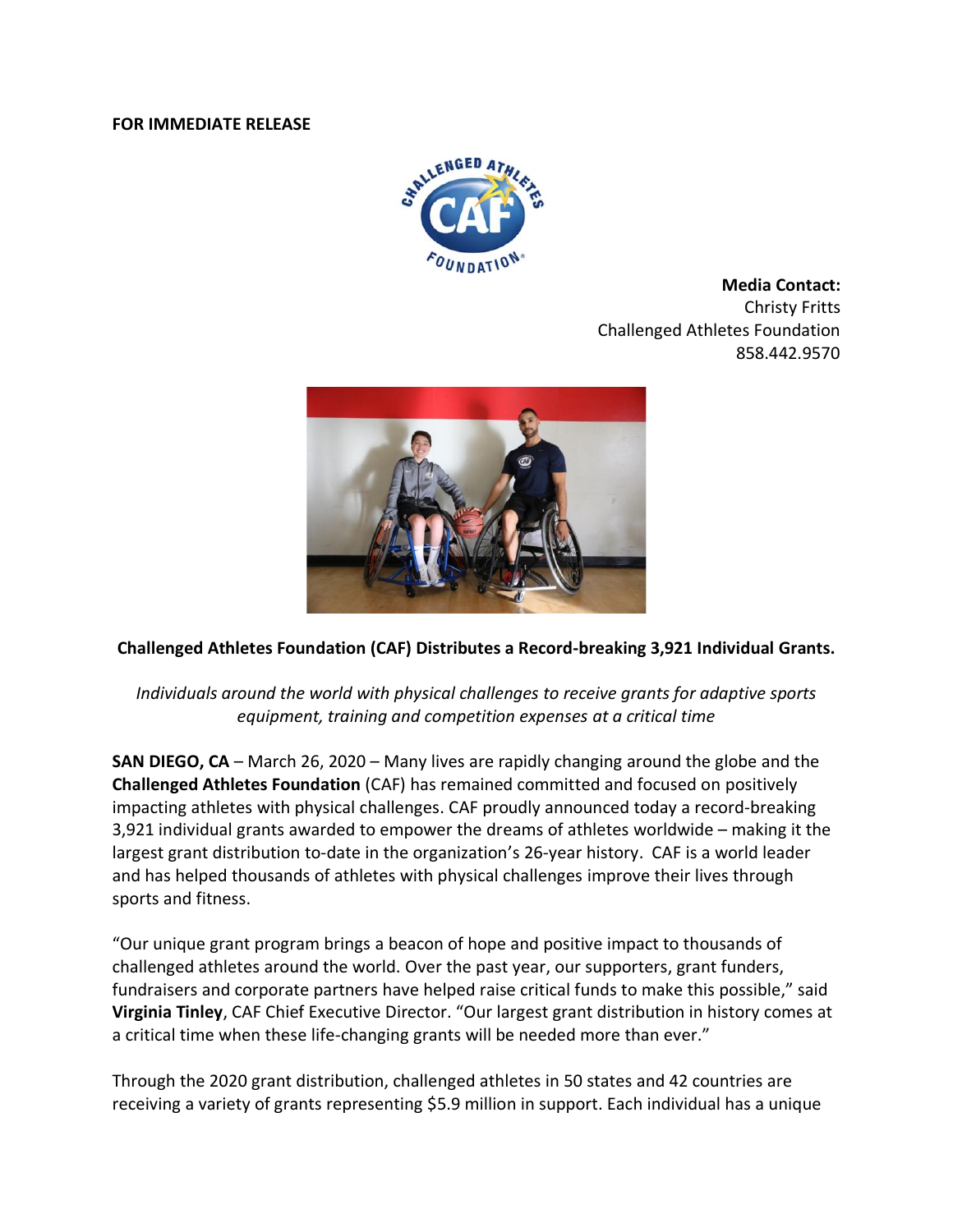personal story, and without this critical funding, participation in sports would be unattainable due to the high cost of adaptive sports equipment and limited opportunities to practice and compete. From first-time applicants to elite athletes playing at the highest level of their sport, the 2020 grant recipients range from three to 95 years old.

CAF initiatives like the annual grant distribution are designed to help people realize their full potential. The Grant Program includes funding for adaptive sports equipment not covered by medical insurance such as running prosthetics, handcycles and sport wheelchairs, along with training and competition travel expenses. In the past year, CAF has increased awareness for transformational programs like **Operation Rebound** that supports injured military, veterans and first responders, as well as the first-ever **High School Adaptive Sports Program** in Northern and Southern California that supports and prepares student athletes for their school teams. Through CAF grants, camps, clinics, mentorship and community, athletes of all ages and abilities can enrich their lives through sport.

"Sports are the platform to help someone live their best life, and that's why we are so committed to providing access to not only equipment, but a supportive athletic community." said **Bob Babbitt**, CAF Co-Founder and Ambassador.

This year's historic grant distribution spans across 103 different sports and activities including track & field, adaptive fitness training, blind surfing, wheelchair rugby, equestrian, sledge hockey and more.

#### **2020 Grant Distribution Facts and Figures**

103 sports 50 states + Puerto Rico 42 countries Youngest grant recipient- Age 3 Oldest grant recipient- Age 95 30% of grant recipients under age of 18 39% are first-time grant recipients 35% are female 65% are male

## **Income Stats**

36% of households earn under \$20K/year 26% of households earn income between \$20K-\$50K/year

#### **Breakdown by Disability**

21% Amputation 18% Paraplegia 13% Spina Bifida 13% Visual Impairment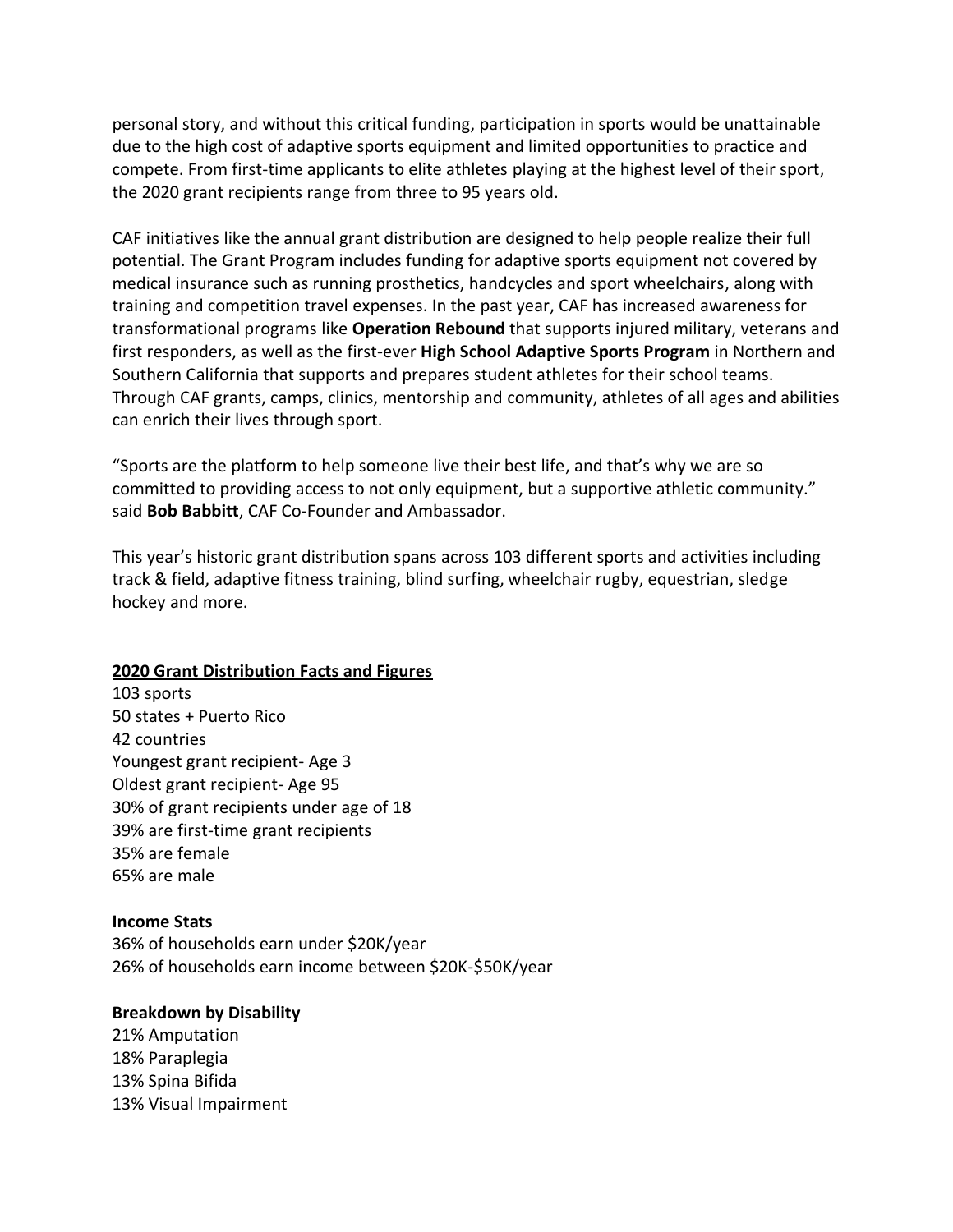11% Cerebral Palsy 5% Quadriplegia 5% Limb Difference 14% Other

#### **2020 Grant Athlete Spotlights:**

#### **Name:** Andrew Campbell – Santee, CA

**Grant:** Össur Cheetah Junior Running Prosthesis

**Bio:** Andy, natural athlete with a charismatic love for all things outdoors, was born with proximal femoral focal deficiency. After over a dozen surgical procedures to salvage his limb and several years in a wheelchair, it was decided that he could be more active with an amputation and a prosthetic. Now 10 years old, he enjoys football, basketball, baseball, tetherball, wallball, dodgeball, martial arts and gymnastics. A high-activity prothesis will allow Andy more freedom, speed and agility on the sports field and running track. His courage in the face of adversity and positive outlook on life inspires those around him. **Physical Challenge:** Single Below-Knee Amputation

#### **Name:** Maximus Wong – Flushing, NY

#### **Grant:** RGK Grand Slam Tennis Chair

**Bio:** Max is a rising wheelchair tennis player with goals of playing at an elite level. He became paralyzed from the waist down at two years old after a laminectomy was performed to remove a spinal cord tumor. Now 12 years old, Max is happiest when playing sports. He's quickly improving his wheelchair movement skills and reaction time as a more competitive athlete. With this CAF grant, he's aiming to improve his skills. **Physical Challenge:** Paraplegia

# **Name:** Kelly McMains – Garden City, ID

**Grant:** Össur Flex-Run Prosthesis and Spartan Training

**Bio:** In 2017, Kelly was in a car accident that resulted in a moderate traumatic brain injury and ultimately the loss of her right leg. A short two years later, Kelly accomplished a major athletic goal of completing her first Spartan Race. She was an athlete for years before the accident, mostly swimming and playing basketball and softball. Now with CAF's support, Kelly is excited to continue pursuing Spartan races and compete at a higher level. **Physical Challenge:** Single Below-Knee Amputation

# **Name:** Dianne "Leigh" Sumner – Newton Grove, NC

## **Grant:** Handcycling Training

**Bio:** Leigh is a Marine veteran who was trained as a Russian linguist. She served as an Intelligence Officer and Foreign Area Officer until her retirement in 2006 at the rank of Lieutenant Colonel. In 1996, while responding to Hurricane Fran in North Carolina, Leigh sustained a spinal cord injury that left her partially paralyzed from the waist down. With aggressive therapy and fitness rehabilitation, Leigh was able to pass fitness standards and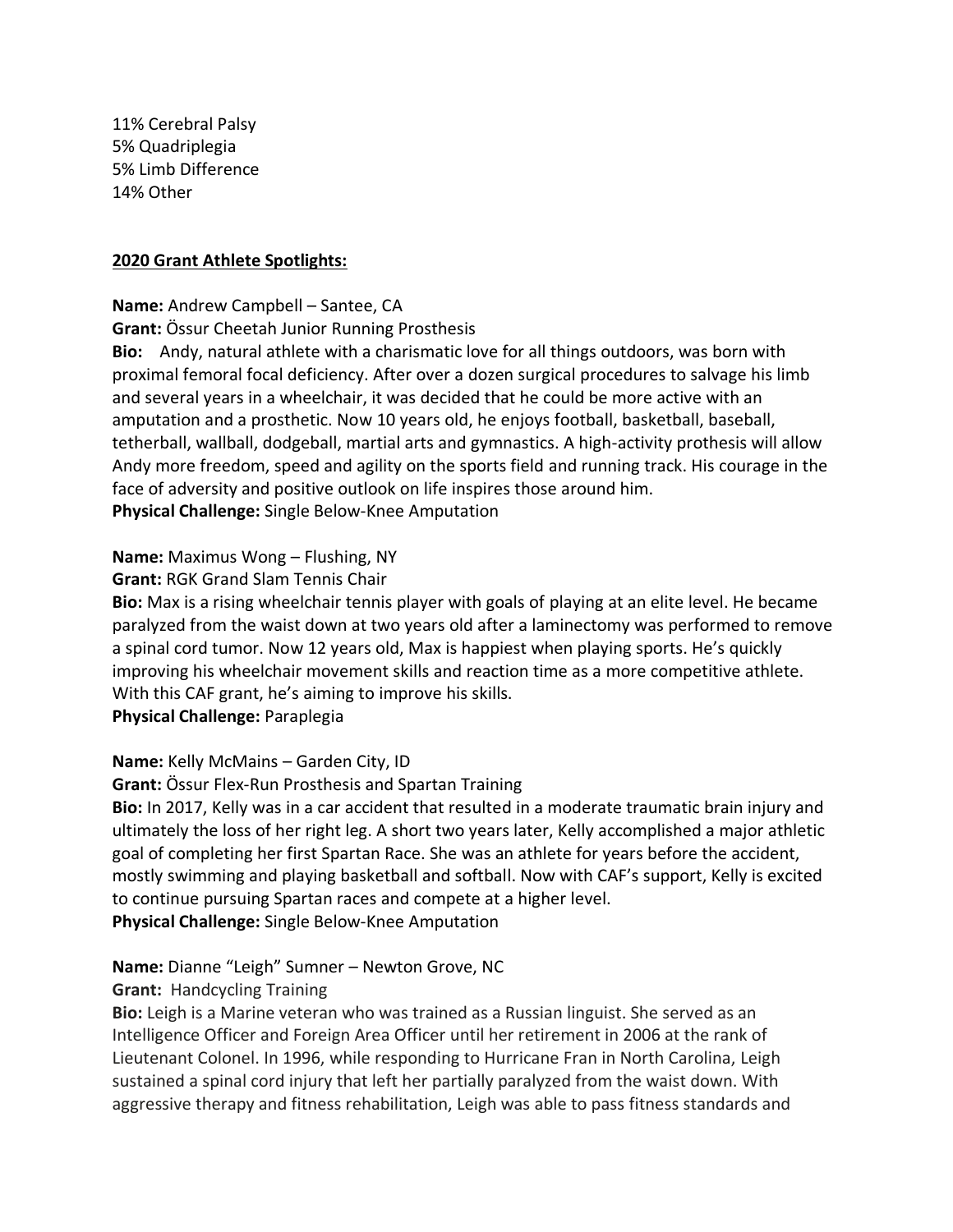remain on active duty. Upon retirement from her 23-year career in the service, she also operated a fitness training and rehabilitation business for 10 years. Leigh was introduced to adaptive sports in 2015 and has since become an avid rower and handcyclist. With the support of CAF's Operation Rebound, she's looking to advance as a handcyclist and reach her full potential as an athlete.

**Physical Challenge:** Paraplegia

## **Name:** Shelby Baron – Tuscaloosa, AL

**Grant:** Travel/Competition Expenses

**Bio:** Shelby is a Paralympian with her sights set on the next Paralympic Games. She was born with spina bifida and felt free when she was introduced to wheelchair tennis. She represented Team USA in her first World Cup at 16 years old and six years later made it to the Paralympic Games in Rio in 2016. A CAF grant is helping Shelby compete in tournaments and setting her on the path to qualifying for the Paralympics.

**Physical Challenge:** Spina Bifida

**Name:** Avery Dauer – San Francisco, CA

**Grant:** RGK Elite Basketball Chair

**Bio:** Avery has always had a passion for wheelchair basketball and accomplishing common goals with a team. He was born with cerebral palsy and loves the freedom he feels when sailing down the court in a basketball wheelchair. The sport inspires Avery's creative process and also teaches him the discipline and commitment needed to sing and act. This CAF grant will help him develop his skills and ultimately feel free.

**Sport:** Wheelchair Basketball

**Physical Challenge:** Cerebral Palsy

Follow 2020 grant recipients on social media through #teamCAF or #CAFpowersthrough on Facebook - Challenged Athletes Foundation, Twitter - @CAFoundation and Instagram - @CAFoundation

## **Media Kit:**

For highlight video of these incredible grant recipients, click here: [https://www.dropbox.com/s/73z61opks4303uw/CAF\\_PowersThrough\\_VIDEO.mp4?dl=0](https://www.dropbox.com/s/73z61opks4303uw/CAF_PowersThrough_VIDEO.mp4?dl=0)

For images and bios of these and more grant recipients, click here: <https://www.dropbox.com/sh/3480c69nwolrcey/AABYlX4hfVeuLF1f108DeeJza?dl=0>

# **About the Challenged Athletes Foundation**

The Challenged Athletes Foundation® (CAF) is a world leader in helping people with physical challenges lead active, healthy lifestyles. CAF believes that participation in physical activity at any level increases self-esteem, encourages independence and enhances quality of life. Since 1994, more than \$123 million has been raised and over 30,000 funding requests from people with physical challenges in all 50 states and dozens of countries have been satisfied. Additionally, CAF's outreach efforts impact another 60,000 individuals each year. Whether it's a